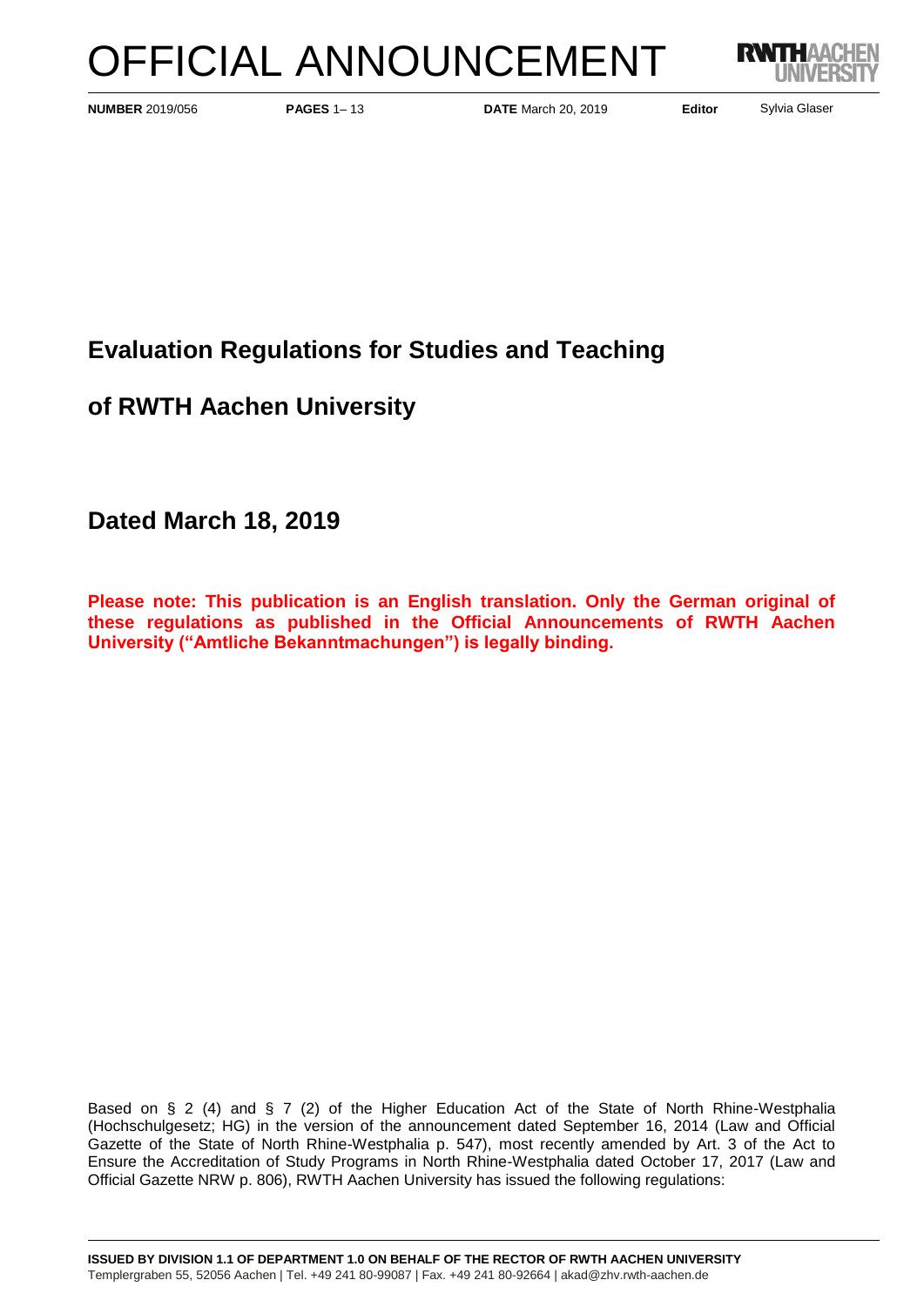# **Contents**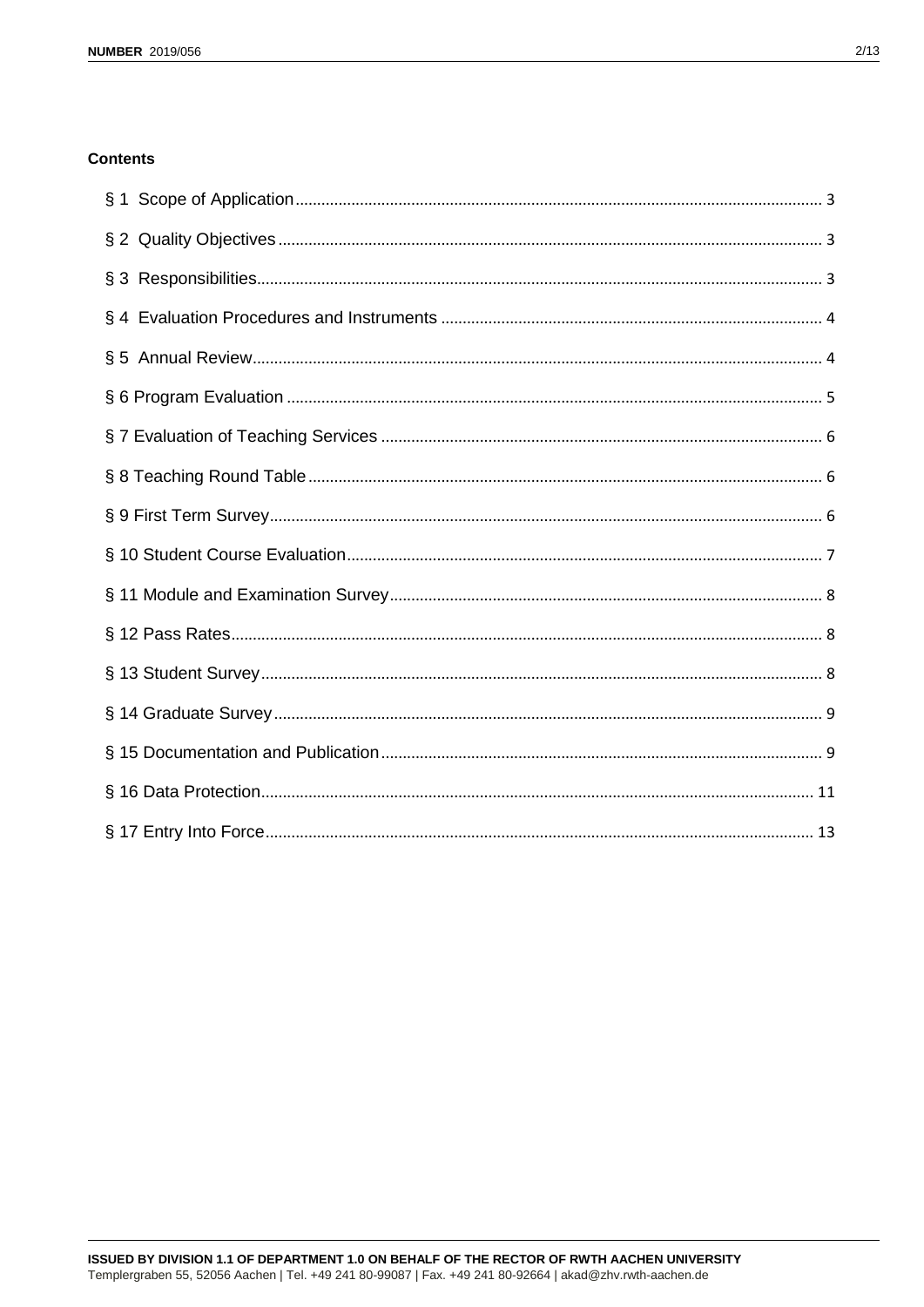# **§ 1 Scope of Application**

- <span id="page-2-0"></span>(1) These regulations apply to all faculties and central academic and other institutions of RWTH Aachen University and their undergraduate and graduate degree programs.
- (2) It regulates the implementation of evaluation procedures in the area of teaching and learning at RWTH. The individual evaluation procedures: Annual Review, Course of Study Evaluation, Teaching Services Evaluation, and Teaching Round Table are named in the Quality Management in Teaching concept and are continuously reviewed by the University. If a change appears necessary, a corresponding adjustment of the respective procedure will be made after consultation with the faculties and the committees of the University and thus an amendment of the current regulations for the implementation of evaluation procedures will be implemented.
- (3) The faculties may make supplementary regulations as long as they do not contradict these regulations. These must be reported to the Senate.

#### **§ 2 Quality Objectives**

<span id="page-2-1"></span>Quality Management in Teaching has quality objectives from five areas (students, staff, studies, structure, and system), which are operationalized by means of criteria, key figures, and indicators. These are reviewed as part of the evaluation procedures and are also made available to the faculties/department/divisions and student representatives in an appropriate form at any time for the purpose of implementing quality assurance.

# **§ 3 Responsibilities**

- <span id="page-2-2"></span>(1) The Rectorate is responsible for quality management in teaching and learning and thus in particular for the evaluation procedures at the entire University in accordance with §7 HG. With the help of Central University Administration (ZHV), it supports the faculties in carrying out evaluation procedures by providing the necessary data and information. The Rectorate is responsible for reviewing measures based on the recommendations of the Rectorate Commission for Quality Management in Teaching (RKL) and the Senate. The Rectorate is responsible for deciding on the internal University accreditation (certification) of the study program. In the event of an inconsistent vote, a meeting shall be held with the Senate Council of Elders to reach a unified decision.
- (2) The Vice-Rector for Teaching is involved in particular by participating in the audit of the course of study evaluation according to §6 and chairs the annual meeting according to §5 as well as the Teaching Round Table on teaching according to §8.
- (3) The Senate appoints internal reviewers for the program evaluation audit from among the professors, academic staff, and students. They have the right to veto the appointment of external reviewers or the right to propose external reviewers if the faculty does not appoint them. After referral to the RKL, it also makes a recommendation as to whether the program can be certified.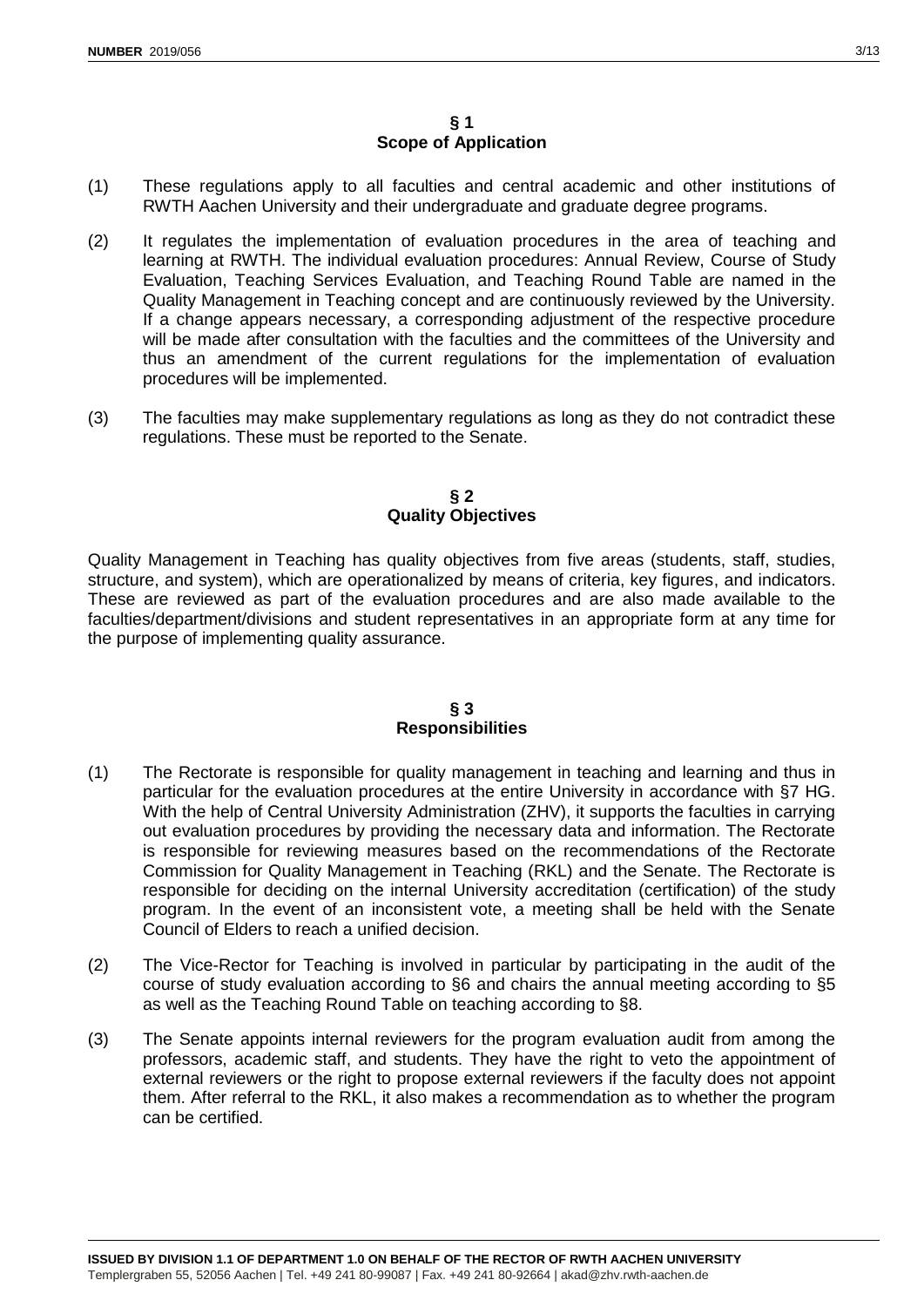- (4) The RKL reviews and recommends whether the measures adopted in the catalog of measures are appropriate to compensate for any weaknesses in the program identified during the evaluation process and prepares the Senate's certification recommendation.
- (5) At the faculty level, the Dean is responsible for the evaluation procedures. This applies to all evaluation procedures mentioned in these regulations. The Dean may delegate individual duties to the Dean of Academic Affairs. Together with the Dean, he or she participates in the annual meetings, heads the evaluation project group in accordance with §3 (6), or appoints an authorized person for this task. Both are involved in the evaluation of teaching services according to §7 and in the Teaching Round Table according to §8 or are represented by corresponding functionaries of other faculties. The faculties are encouraged to appoint officers or committees to assist in these tasks.
- (6) The Evaluation Project Group, consisting of instructors and students, is appointed by the Faculty Council. The group size is up to the faculties, but ten people are recommended, at least three of whom should be students. It addresses the current state and goals of the program, reflects on the mandatory metrics and indicators, and designs actions for identified weaknesses and deviations. It prepares the evaluation report as well as the catalog of measures.

# **§ 4**

# **Evaluation Procedures and Instruments**

<span id="page-3-0"></span>The following four evaluation procedures are used at RWTH: Annual Review, Course of Study Evaluation, Teaching Services Evaluation, and Teaching Round Table (see § 5-§ 8). In order to obtain a systematic data basis for the evaluation system, quantitative data from University statistics are used on the one hand. In addition, RWTH uses quality assurance tools that provide qualitative data throughout the Student Life Cycle (see §9-§14). A detailed description of the individual evaluation procedures and instruments can be found in the Teaching and Learning Process Portal at RWTH.

#### **§ 5 Annual Review**

- <span id="page-3-1"></span>(1) In order to jointly analyze and increase the quality of teaching, quantitative and qualitative data from the area of teaching are discussed each year first between University management and student representatives and then between University management and faculty representatives. A separate annual meeting is held for the teaching profession with additional participation from the RWTH Teacher Training Center. The goal of the annual meetings is to derive a catalog of measures jointly developed with all groups involved in teaching from the data material provided as well as to review the implementation of measures from the previous annual meetings or the Course of Study Evaluation.
- (2) At RWTH, the annual meetings are coordinated by the ZHV. It compiles the data material that serves as the basis for the annual talks.
- (3) The data is prepared in a suitable form. They consist of, e.g., attrition/graduation rates, credit point attainment, pass rates, Bachelor's to Master's transition rates, and qualitative data from the Student Course Evaluation and Graduate Survey. In addition, pre-established focus topics and faculty-specific topics are discussed.
- (4) The results of the annual meetings are presented to the Faculty Council of the participating faculties. A summary of the results is presented in the Rectorate by the Vice-Rector for Teaching and made available in an appropriate form.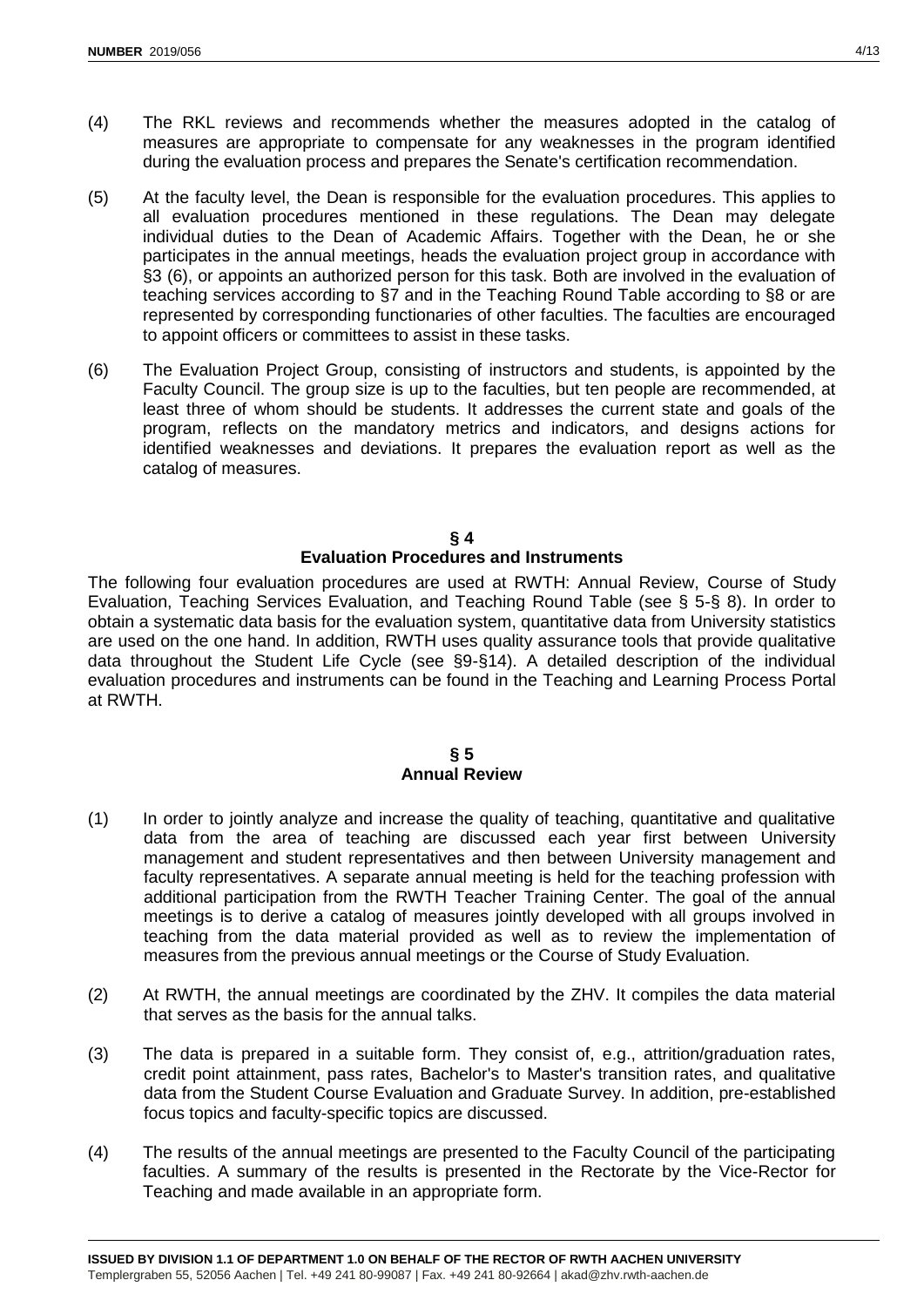#### **§ 6 Program Evaluation**

- <span id="page-4-0"></span>(1) The program evaluation offers both students and academic staff (professors and nonprofessorial academic staff) the opportunity to participate in the further development of the program by analyzing its current state. A defining goal of program evaluation is to foster discussion among faculty and students in the evaluation project group, which enables the faculty/department/division to identify and reflect on its own strengths and weaknesses as well as draw conclusions. The respective faculty submits an evaluation report and a list of measures to address the identified weaknesses. As part of the preparation of the evaluation report, a review and definition of the goals of a faculty/department/division with regard to the study programs to be evaluated as well as a critical reflection of obligatory key figures and indicators takes place. The procedure also verifies compliance with formal external requirements and frameworks, such as those of the Standing Conference of the Ministers of Education and Cultural Affairs of the Länder in the Federal Republic of Germany and the Accreditation Council.
- (2) The faculty is responsible for conducting the program evaluation. The faculty is supported by the ZHV. To assess whether the formulated measures are suitable for compensating for any weaknesses identified, internal and external experts from the University are involved via an audit. In order to assess whether formal external requirements and frameworks are met, a review by the ZHV takes place prior to the audit.
- (3) The coordination of teaching degree programs is carried out in coordination with the<br>Teacher Training Center with the participation of the relevant Teacher Training Center with the participation of the relevant faculties/departments/divisions, which also receives the documents available to the expert group and has the right to submit a statement prior to the inspection and to participate in the inspection. The Ministry of Schools and Education must also be involved in the teaching-related procedures in accordance with the applicable regulations.
- (4) The procedure is carried out approximately every six years and extends in each case over a period of approximately three semesters.
- (5) The catalog of measures adopted by the Rectorate shall be published. The fulfillment of the defined measures is reviewed in the annual meetings of the Vice-Rector for Teaching and Learning with the faculty heads and the student representatives.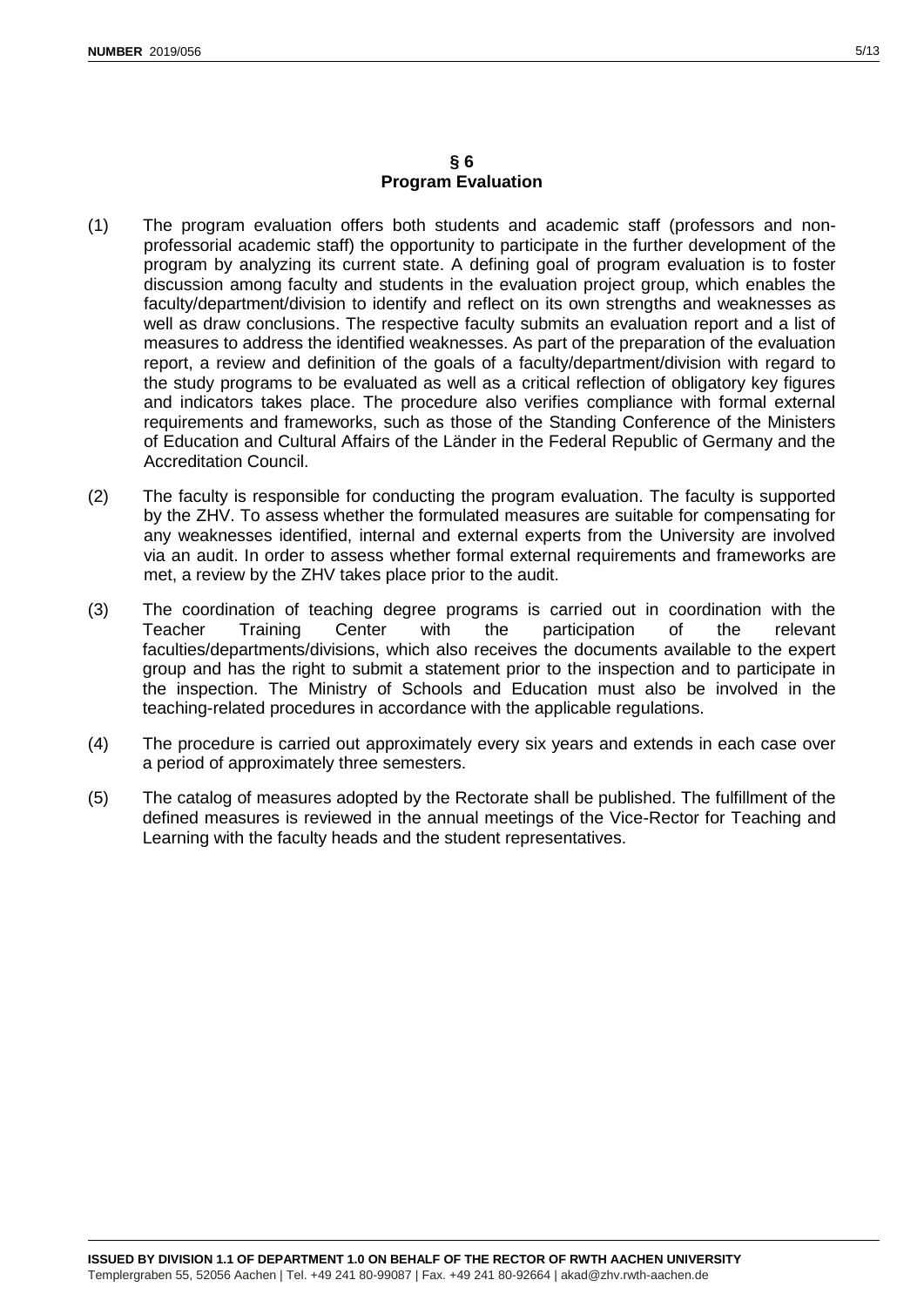# **§ 7 Evaluation of Teaching Services**

- <span id="page-5-0"></span>(1) The Evaluation of Teaching Services is a survey of the quality of teaching services. It aims to evaluate all units that are secondarily involved in teaching through the service they provide, such as the Central Examination Office, International Office, Center for Learning and Teaching Services, and the Library.
- (2) A standardized survey of faculty and student satisfaction with instructional services will be conducted at least every six years.
- (3) The results are published and addressed in the other procedures, especially in the Teaching Round Table (see §8). Measures from the evaluation are fed into the existing catalogs of measures.

# **§ 8 Teaching Round Table**

- <span id="page-5-1"></span>(1) With the Teaching Round Table, in which representatives of the faculties and the students participate, the idea of the course evaluation and the annual discussions is transferred to the area of the teaching service units in order to continuously improve general study conditions in addition to teaching. The meetings of the Teaching Round Table take place as moderated discussions in which strengths and weaknesses of service units for teaching, such as the Examination Office, International Office, Center for Learning and Teaching Services, Library, etc., are identified and measures for improvement are developed. These measures are fed into the catalog of measures in the other evaluation processes. In addition, dovetailing with the other procedures is ensured by the fact that the measures from the annual interviews and the study program evaluation are taken up in this framework and discussed with the stakeholders involved.
- (2) The moderated discussions are initiated by the Vice-Rector for Teaching and Learning. A neutral host from RWTH will be in charge of the discussion. The heads of the service units involved in teaching take part in the discussion.
- (3) Two moderated discussions take place each winter semester according to an annually determined schedule. Representatives of the teaching service units and of academic staff, who are to be nominated by the faculties, take part in an interview. Representatives of the teaching service units and representatives to be nominated by the students take part in the other interview. If needed, a separate interview will be offered in the teaching department. After about 6 years, the cycle repeats. On an annual cycle, all teaching service units must submit a statement on the agreed measures as well as the new measures from the ongoing course evaluations and annual reviews.
- (4) The fulfillment of the defined measures is reviewed in the annual meetings of the Vice-Rector for Teaching and Learning with the faculty heads and the student representatives. A summary of the results is presented in the Rectorate by the Vice-Rector for Academic Affairs.

# **§ 9 First Term Survey**

<span id="page-5-2"></span>(1) The first term survey is a feedback tool for program directors, faculty, students, and instructors. It extends to all Bachelor's degree programs. In particular, it serves to gain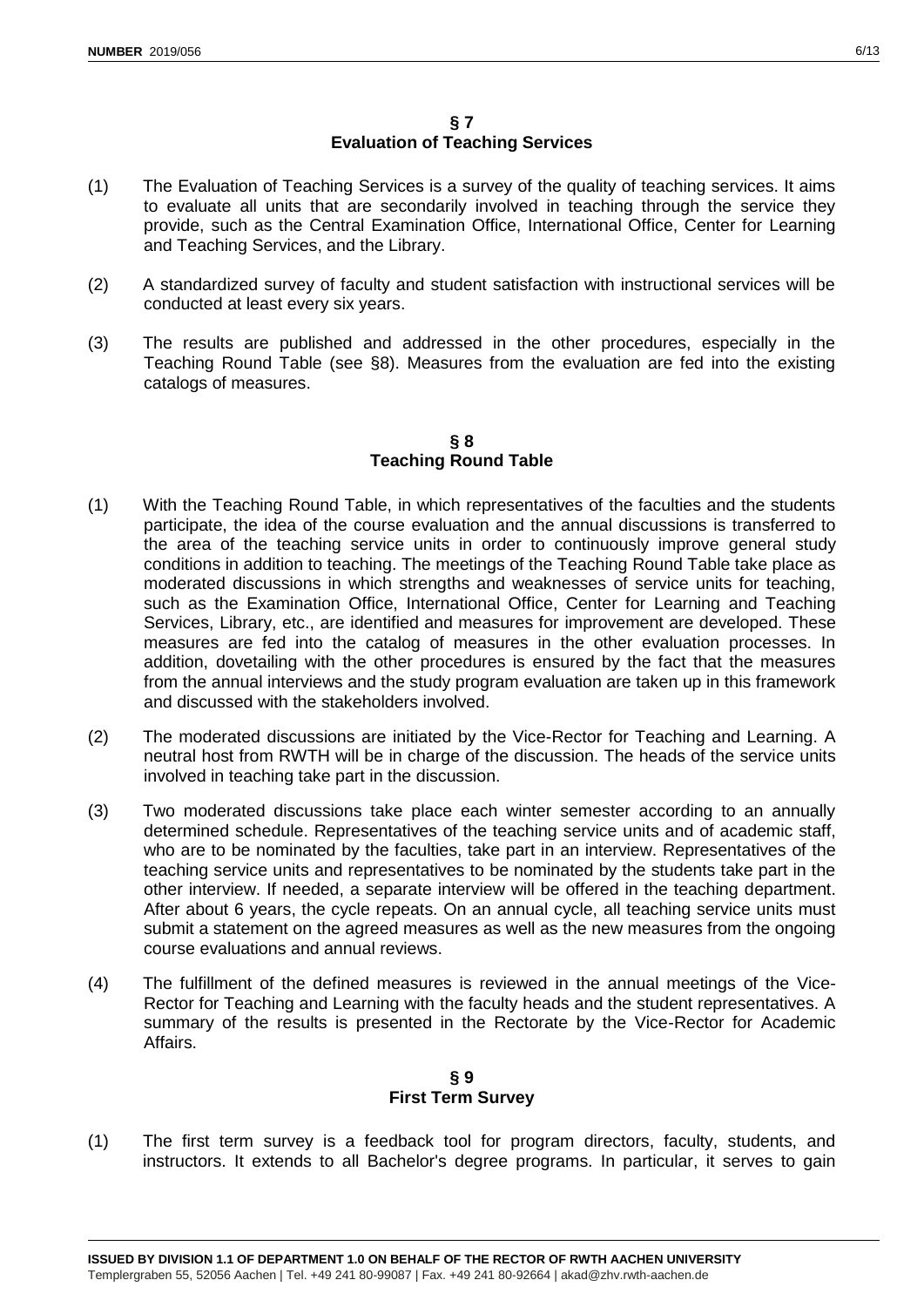knowledge about the situation and first impressions of first-year students with regard to the service and advising offers as well as the support on the part of the lecturers.

- (2) First-year students should be surveyed every three years, if possible. The timing of the survey should typically be in early January to ensure that students have had their first experience with the different RWTH service units.
- (3) The results are incorporated into the teaching quality management system and are published in anonymous form on the University website.

#### **§ 10 Student Course Evaluation**

- <span id="page-6-0"></span>(1) Student course evaluations are used to ensure and improve the quality and efficiency of individual courses. Its primary goal is to constantly review the teaching and learning methods practiced and to provide individual instructors with constructive feedback on courses from the perspective of participating students. The teachers receive hints and assessments, on the basis of which they are required to make modifications on their own responsibility at short notice. Students evaluate the quality of teaching across the board on a semester-by-semester basis, giving grades to their courses and instructors.
- (2) At RWTH, the student course evaluation is coordinated with the help of the ZHV. The faculties are responsible for conducting the surveys and supporting them along with the instructors. Academic staff members who do not teach independently may choose to participate in the Student Course Evaluation under their own name or under the name of the responsible professor.
- (3) All instructors at RWTH take part in the student course evaluation for every course in every semester, provided that the number of course participants does not fall below ten. If the response rate is less than five, no evaluation may take place for data protection reasons. For courses smaller than ten persons, it is recommended that student evaluation of the course be conducted in some other appropriate manner. Student course evaluation is also not recommended for the lecture series type of event with more than two instructors in a semester, but rather evaluation should be conducted in another appropriate form, such as a face-to-face meeting or discussion in the virtual learning space. For courses with at least two lecturers, in which the teaching portion clearly exceeds the extent of a lecture series, an individual evaluation of the teaching performance can be carried out upon request and (in the case of academic staff) after approval by the lecturer(s).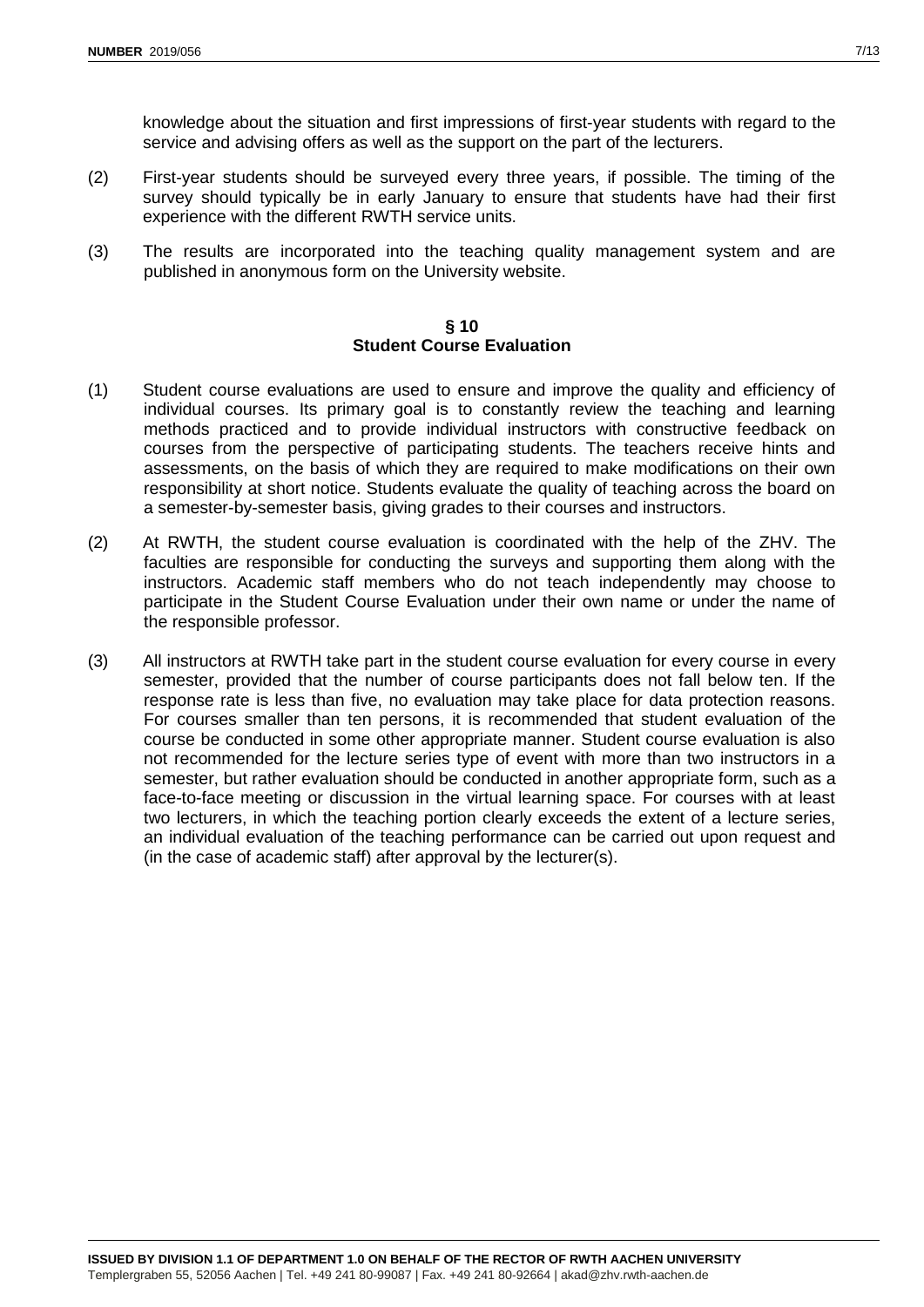(4) When the evaluation results are available, the teachers have the right to submit a statement on their own evaluation to the Dean of Academic Affairs. Instructors should discuss the results with students. Individual evaluations are published internally. Aggregated, anonymized overall evaluations of individual event types of a faculty/department/division are published externally. Faculty managers receive a semi-annual overview of course evaluation results at their department, specifically a listing of professors who have not evaluated at least one course and courses or instructors who have been rated lower than three. The faculty heads should contact the corresponding professors and discuss with them possible measures to improve the quality in the courses. A statement by the faculty managers to the ZHV should be made within ten weeks. Students can view the results of the courses they have evaluated online without the free text comments. Student councils can view the results of courses in their faculty/department/division online without the free text comments.

#### **§ 11 Module and Examination Survey**

- <span id="page-7-0"></span>(1) The Module and Examination Survey is designed to determine how the various courses within a module are organized and how high the subjective workload in a module is. In addition, the survey is intended to provide information on the organization of module examinations, examination preparation, and the adequacy of examinations. The implementation of the module and examination survey is conducted at regular intervals in alignment with the upcoming course of study evaluation.
- (2) The survey is conducted during the examination period of each semester, namely one day after the end of the examination period, if possible before the grades are announced.
- (3) Once the assessment results are available, they are made available to the Deans of Academic Affairs and the module representatives. Students can view the results of the modules or exams that they have assessed online. The module chairperson has the right to evaluate the results and may submit an opinion to the Dean of Academic Affairs.

# **§ 12 Pass Rates**

- <span id="page-7-1"></span>(1) The primary purpose of determining pass rates is to regularly review the teaching and examination methods practiced and to provide feedback to individual instructors on students' poorer exam performance.
- (2) Exams with low pass or low participation rates (<50%) will be identified on a semi-annual basis after the end of each semester (May/November).
- (3) Faculty leaders receive a semi-annual summary of statistical examination data on their faculty's pass and participation rates. The corresponding examiners are provided with their statistical examination data on the pass and participation rates according to Para. 2 for control, so that they can make concepts for the improvement of the rates and general examination conditions.

# **§ 13 Student Survey**

<span id="page-7-2"></span>(1) The student survey aims to obtain information on the organization of studies and the quality of teaching, on the requirements and difficulties encountered during studies, on the support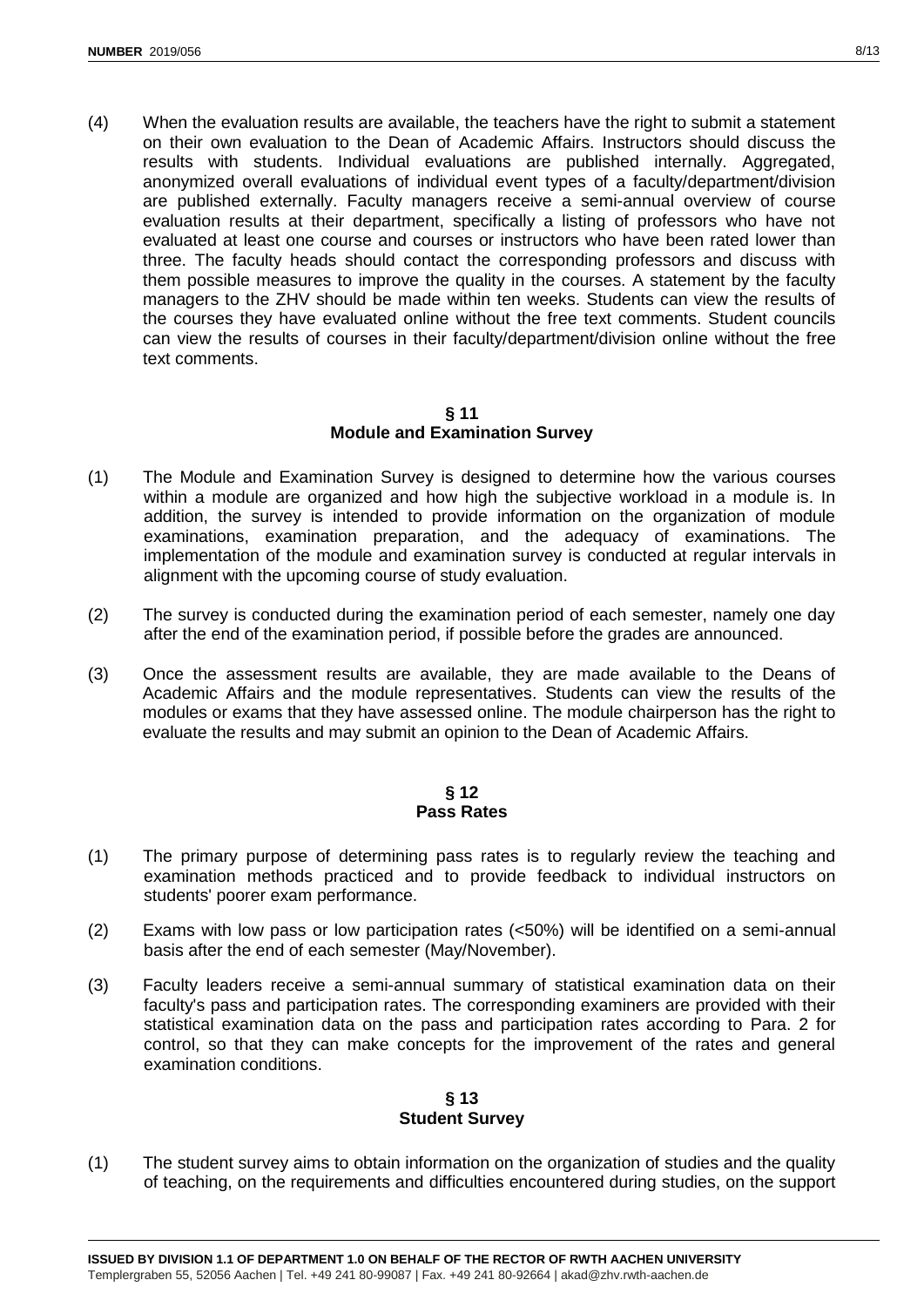and advice provided by lecturers, as well as on the equipment and services offered by RWTH. It is aimed at all students at RWTH.

- (2) All students enrolled in a Bachelor's or Master's degree program and those enrolled in the Medicine state examination program at RWTH Aachen University are surveyed. The survey takes place no later than every third winter semester.
- (3) The results are incorporated into the teaching quality management system and are published anonymously in an appropriate form.

#### **§ 14 Graduate Survey**

- <span id="page-8-0"></span>(1) The graduate survey serves to gain information about assessments and experiences during studies and their significance for the later profession, in order to be able to continuously adapt the profile of university education to the requirements of the economy.
- (2) The graduate survey is conducted annually and is aimed at all those who graduated from RWTH approximately 1 ½ years ago. Doctoral graduates are not included.
- (3) The results are incorporated into the teaching quality management system and are published anonymously in an appropriate form. Detailed results reports are published internally, anonymized, and simple results reports are published externally.

#### **§ 15 Documentation and Publication**

<span id="page-8-1"></span>The results from the quality assessment procedures are documented in writing and published: Unless otherwise regulated, "internal" in the following information means that the documents can only be viewed internally at the University and at most by the students of the respective degree program and the academic staff of the involved faculties/departments/divisions as well as by the responsible student representatives and the members of the responsible faculty or University committees. As a general rule, documents containing information about academic staff who are not teaching independently may only be passed on with their explicit consent, otherwise they must be anonymized before being passed on. "External" in this context means that the records are made available to all members and affiliates of the University. The Vice-Rector for Teaching and Learning can generally view the results from the evaluation procedures.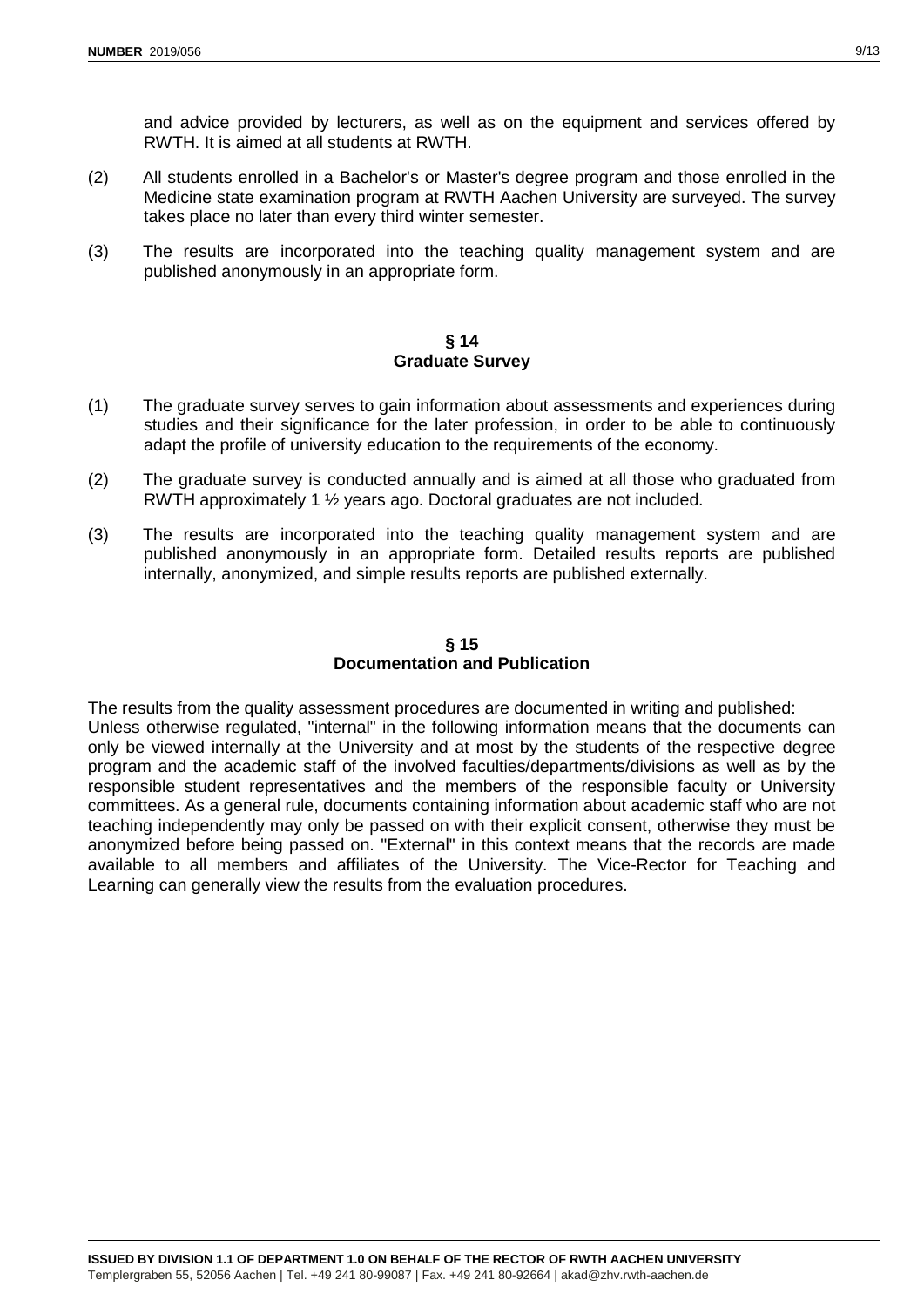# **Annual Meeting:**

- 1. FactSheet<sup>1</sup> / Appendix (internal)
- 2. Catalog of measures (external)
- 3. Integration of the measures from the annual review into the catalog of measures of the Course of Study Evaluation (external)
- 4. Integration of results into the data cockpit<sup>2</sup> (internal)
- 5. Presentation of an overall summary of the results to the Rectorate (internal)
- 6. Publication of an overall results report on the website of RWTH Aachen University (external)

# **F** Course of Study Evaluation:

- 1. Evaluation report (internal)
- 2. Catalog of measures (external)
- 3. Integration of the measures from the Course of Study Evaluation into the catalog of measures of the annual review (external)
- 4. Integration of results into the data cockpit (internal)

# **Evaluation of Teaching Services:**

- 1. Result report (external)
- 2. Integration of results into the data cockpit (internal)

# **Teaching Round Table:**

- 1. Catalog of measures (internal)
- 2. Integration of results into the data cockpit (internal)
- 3. Presentation of an overall summary of the results to the Rectorate (internal)
- 4. Publication of an overall results report on the website of RWTH Aachen University (external)

# **First Term Survey:**

-

 $\overline{\phantom{a}}$ 

- 1. Overall evaluations across degree programs or at the faculty level (internal)
- 2. Aggregated, anonymized overall evaluations of the University (external)
- 3. Integration of the measures from the first-semester survey into the catalog of measures for program evaluation (external)
- 4. Integration of results into the data cockpit (internal)

<sup>&</sup>lt;sup>1</sup> The FactSheet is a short, aggregated<sub>-</sub> and anonymized compilation of quantitative data from University statistics and qualitative data from quality management instruments; it only consists of a few pages. These include, for example, transition rates from Bachelor's to Master's programs, course progression and graduation rates, credit point attainment, average grades of theses, degrees, as well as from student course evaluations and results from the graduate survey.

<sup>&</sup>lt;sup>2</sup> The data cockpit is a role- and rights-controlled web-based tool through which all evaluation procedures can be viewed, edited and carried out electronically, and QM activities can be documented. RWTH basic data (number of students, graduates, etc.) can be queried and specific reports on the evaluation data (evaluation results of surveys, graduation, study progress and transition rates, credit point attainment, etc.) can be called up in detailed and interactive form.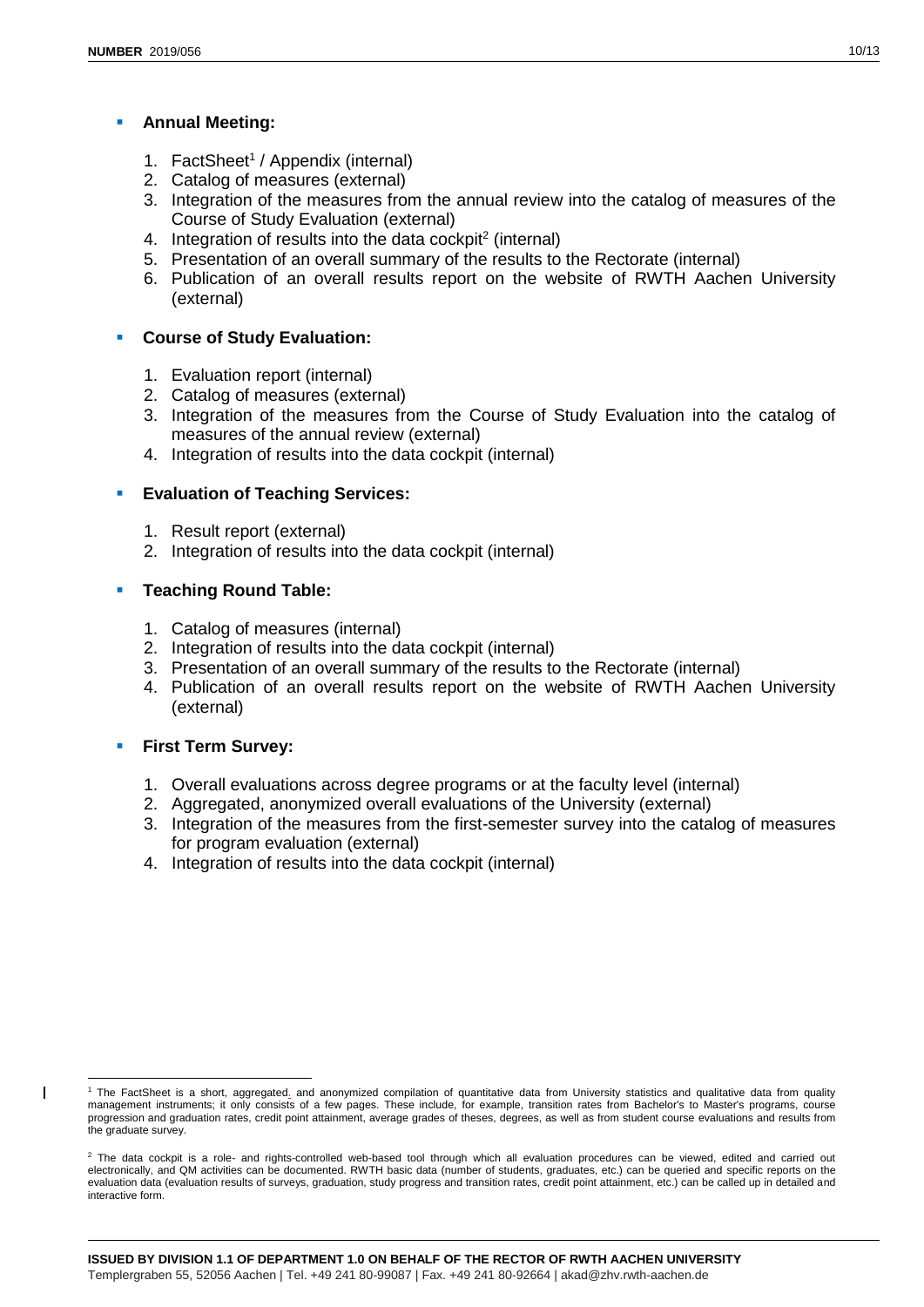# **Student Course Evaluation**

- 1. Individual evaluations (internal)
- 2. Aggregated, anonymized overall evaluations of individual event types of a faculty or department/division. (External company)
- 3. Integration of the measures from the student course evaluation into the catalog of measures of the course evaluation (external)
- 4. Integration of results into the data cockpit (internal)

# **Module and Examination Survey:**

- 1. Individual evaluations (internal)
- 2. Aggregated, anonymized overall evaluations of a faculty or department/division. (External company)
- 3. Integration of the measures from the module and examination survey into the catalog of measures of the study program evaluation (external)
- 4. Integration of results into the data cockpit (internal)

# **Pass rates:**

- 1. Individual evaluation of the examinations at the faculty level (internal)
- 2. Integration of results into the data cockpit (internal)
- 3. Presentation of pass rates following each winter and summer semester in the Rectorate (internal)

# **Student Survey:**

- 1. Overall evaluations across degree programs or at the faculty level (internal)
- 2. Aggregated, anonymized overall evaluations of the University (external)
- 3. Integration of the measures from the student survey into the catalog of measures of the program evaluation (external)
- 4. Integration of results into the data cockpit (internal)

#### **Graduate Survey:**

- 1. Overall evaluations across study programs or faculty level (internal)
- 2. anonymized result reports (external)
- 3. Individual evaluations in the FactSheet (internal)
- 4. Integration of the measures from the graduate survey into the catalog of measures of the study program evaluation (external)
- 5. Integration of results into the data cockpit (internal)

#### **§ 16 Data Protection**

- <span id="page-10-0"></span>(1) The regulations of the General Data Protection Regulation (GDPR) in conjunction with the NRW Data Protection Act apply.
- (2) The data protection officer of RWTH is responsible for monitoring compliance with data protection regulations in accordance with Art. 39 of the General Data Protection Regulation (GDPR).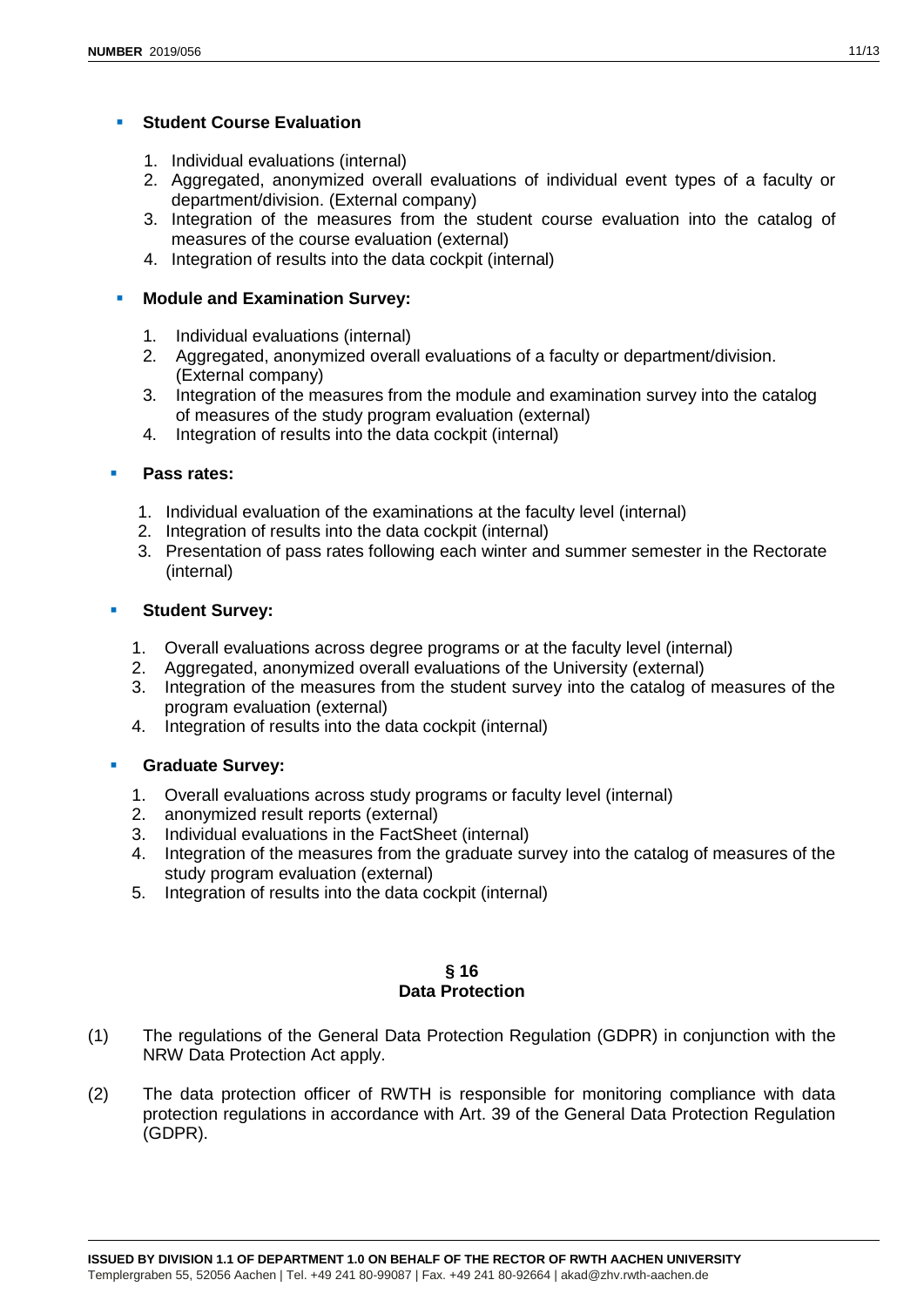- (3) The Dean or the Dean of Academic Affairs is responsible for compliance with data protection regulations at the faculty level.
- (4) All members and affiliates of RWTH who handle personal data or data relating to persons within the scope of these regulations are obliged to comply with the provisions of data protection law in accordance with the General Data Protection Regulation (GDPR).
- (5) Personal data of members and relatives of RWTH may only be collected, processed and stored insofar as this is necessary for the implementation of evaluation procedures. In this case, the scope must be limited to what is necessary for the performance of the task and it must be ensured that the data are not used for purposes other than the performance of the relevant surveys and are not accessible outside the group of persons involved in the performance of evaluation procedures. In cases of conflict, the Rectorate shall decide after receiving the opinion of the data protection officer.
- (6) Personal data shall be anonymized as early as the evaluation procedure permits. The processing of personal data that have been collected is carried out separately from other administrative procedures.
- (7) Personal data may be processed for the purposes of evaluation procedures, depending on the procedure. Information on this can be found in the respective directories of processing activities and the procedural documentation.
- (8) Upon request, the Dean or the Dean of Academic Affairs shall provide information on the personal data stored about the affected person in the context of the evaluation procedures; in this context, the support of the ZHV may be requested. The personal data must be deleted as soon as it is no longer required for the purpose of the evaluation procedure, but at the latest after six years.
- (9) The members of the committees and their representatives are obligated to maintain professional discretion. Insofar as they are not members of the public service, the chair of the respective committee must see to it that they commit themselves to confidentiality.